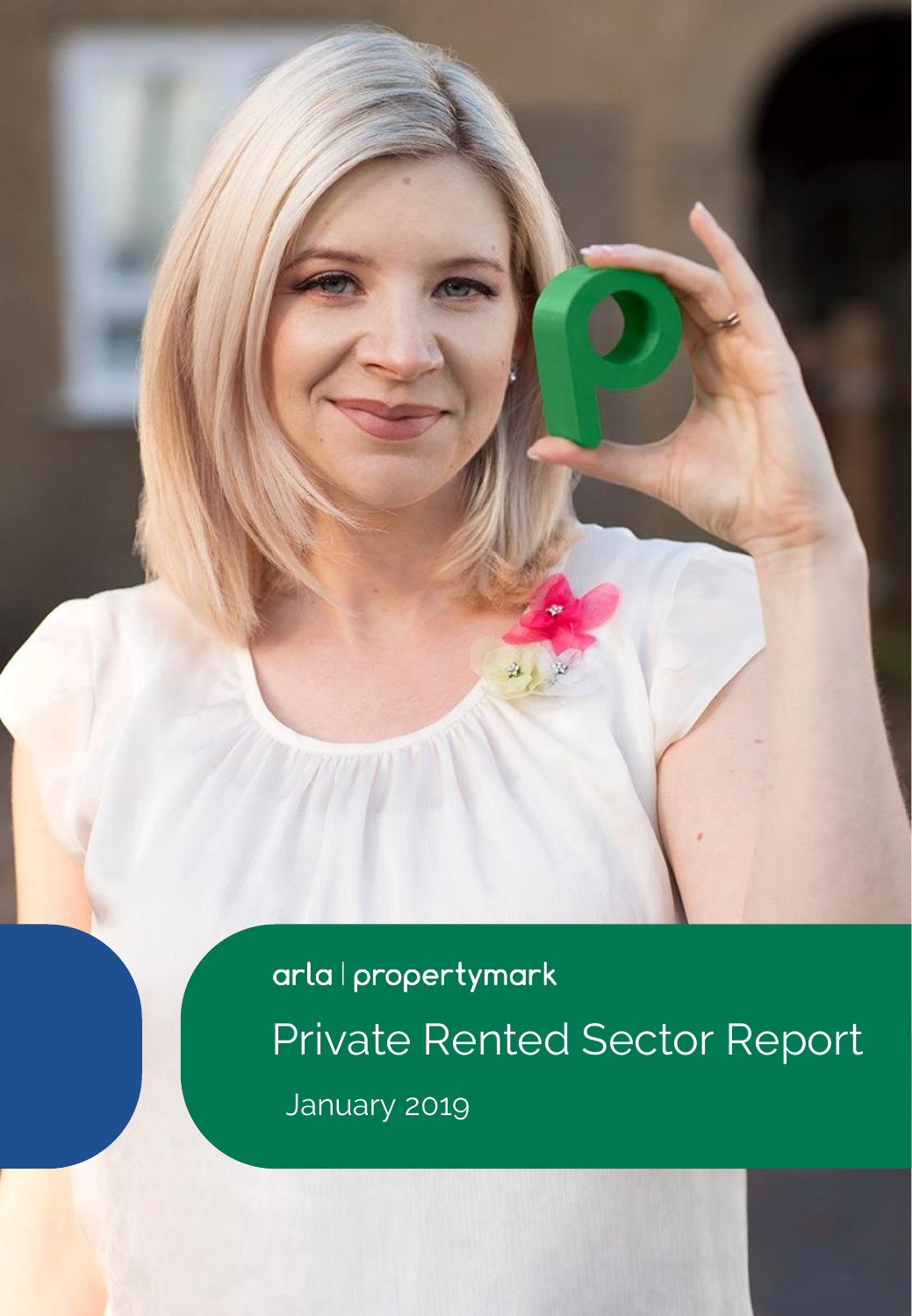

# January 2019 PRS Report

**RATE OF TENANTS EXPERIENCING RENT RISES INCREASES**

### **Key Findings**

- The number of tenants experiencing rent hikes rose for the first time since September 2018
- Supply of rental properties and demand from prospective renters both increased
- The number of landlords selling their buy-to-let (BTL) properties fell to three per branch
- Tenants stayed in rental properties for 20 months on average and the void period between tenancies stayed at four weeks
- The number of tenants negotiating a rent reduction increased

#### **RENT PRICES**

*The number of tenants witnessing rent hikes rose to 26 per cent in January*



In January, 26 per cent of tenants saw their rents rise, up from 18 per cent in December. This is the highest level since September 2018, when it stood at 31 per cent.

Year-on-year, this figure is up 7 percentage points, compared to January 2018.

Those in the East Midlands were the worst affected where 50 per cent of tenants saw their rents rise, compared to Scotland where just seven per cent did.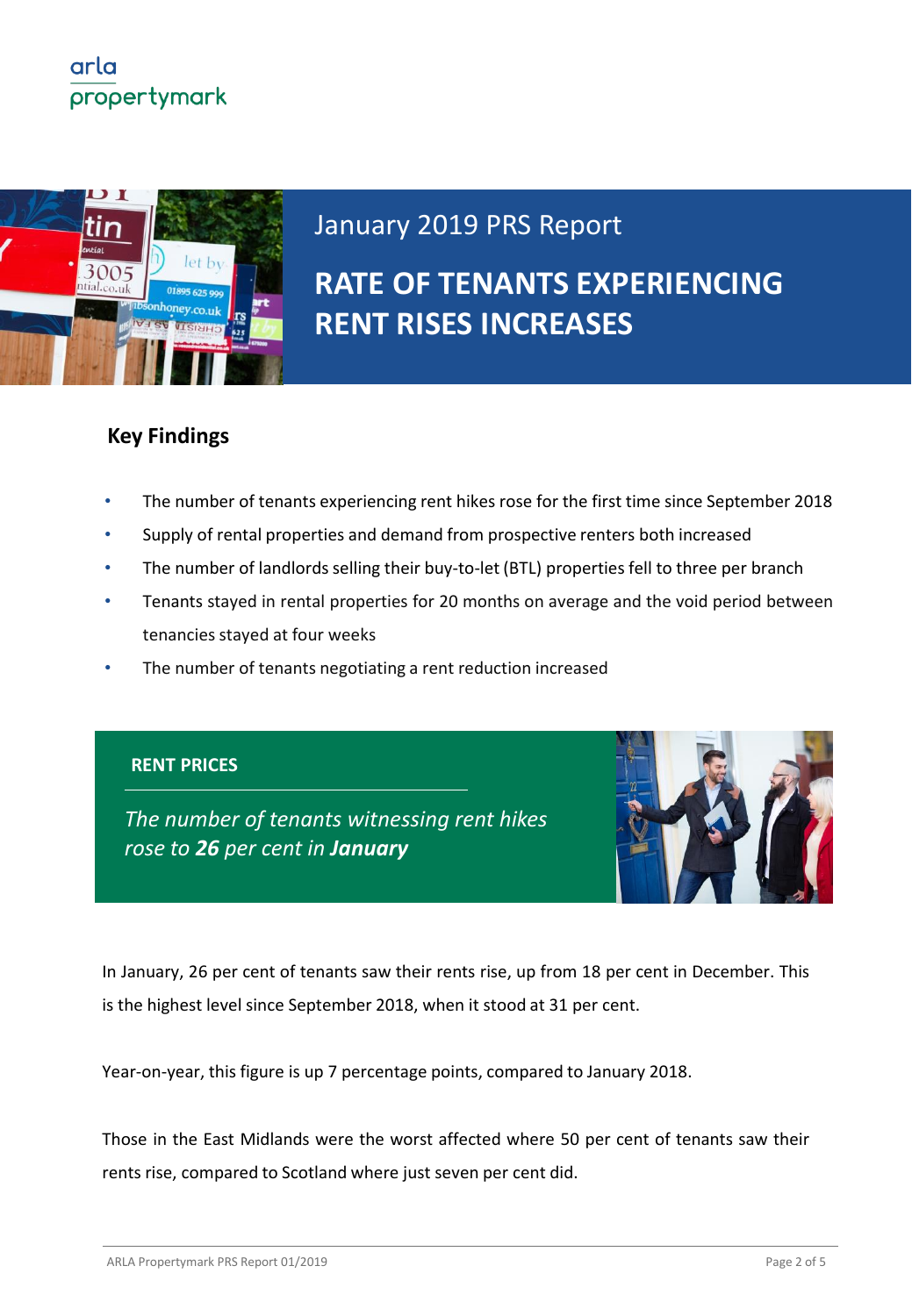





*The number of properties managed per member branch was 197 in January*

The number of properties managed by letting agents rose in January from 193 in December, to 197 per branch on average in January. This is up from 184 in January 2018.

Supply was highest in the East Midlands, where agents managed 242 properties per branch on average, and lowest in London where they typically had 136 on their books.

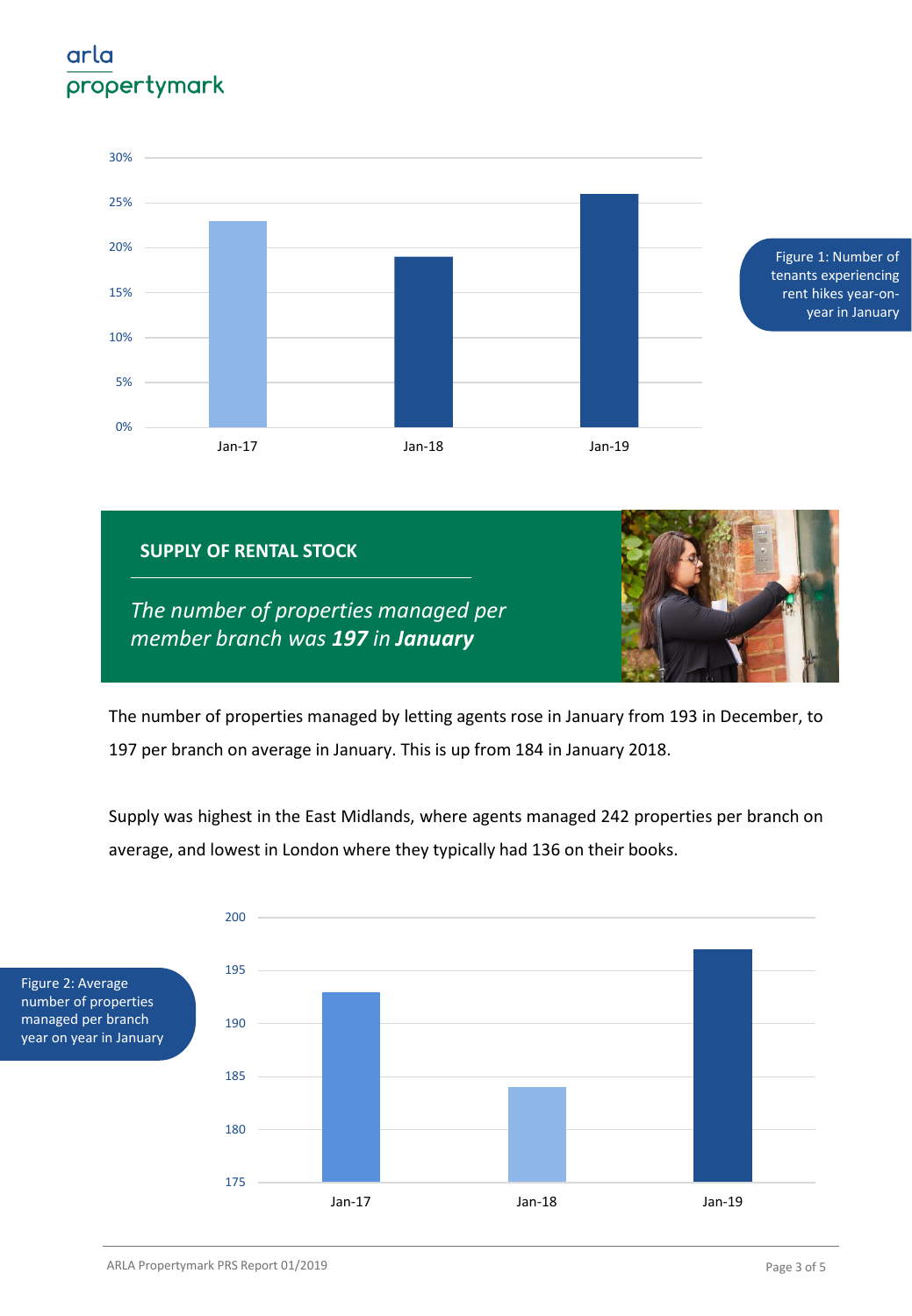**NUMBER OF PROSPECTIVE TENANTS**

*The number of agents witnessing rent hikes increased to 35% in August Average number of new prospective tenants registered in January was 73*



Demand for rental properties rose in January, with letting agents registering interest from 73 new prospective tenants – up from 50 in December.

It was highest in London where agents had 97 prospective tenants on their books, and lowest in the North East with just 36 per branch.



In the North West, Yorkshire & Humberside, the East of England, Wales and Scotland four landlords sold their properties per member branch in January – the highest regionally.